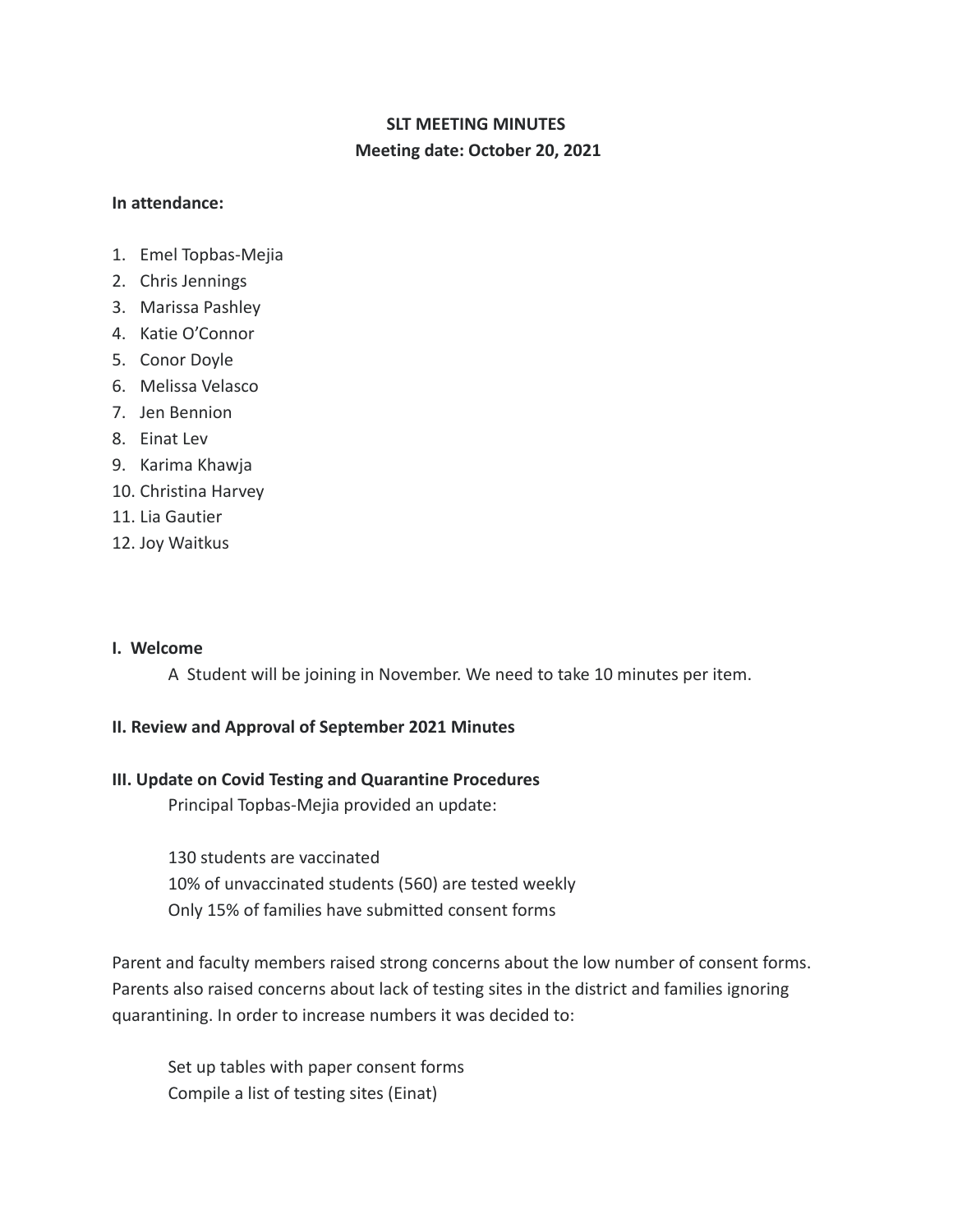Ask teachers to strongly remind students to hand in forms (this should be done privately one-on-one as well).

Mr. Jennings asked Ms. Bennion to bring up the issue at the PTO, and urge parents to consent to testing. Ms. Bennion was concerned that other schools families are refusing to hand in forms because they don't want the schools closed.

#### **IV. Beginning of Year Assessments**

Principal Topbas-Meijia presented the screeners being used to track student progress, they will be done on 10/29:

- a. Grades K-2 Literacy: Acadience
- b. Grades K-8 Math: iReady
- c. Grades K-8 Literacy: iReady
- d. Pre-K Screener

Ms. Harvey asked when state exam results will be available?

### **V. Social/Emotional Health Supports for School Community**

# Grades K-8 SEL Screener: Devereux Student Strengths Assessment (DESSA) Teachers will be trained on using the screener. It is administered one-on-one. The lead teachers (The guidance counselors and one IS teacher will be trained by the end of October). Letters will also go out to families.

Ms. Harvey, Ms. Waitkus and Ms. Gautier raised various concerns about post-pandemic behavior. Kids are not used to interacting, group dynamics, and there has been unruly behavior after school in the school yard.

Mr. Jennings explained that any serious afterschool problems in the schoolyard need to be dealt with by the police. It is not the school's responsibility. Ms. Harvey strongly objected to reaching out to the police. It was agreed that if kids are doing dangerous things, the administration should be made aware.

#### **VI. Outdoor Lunch for grades 6-8**